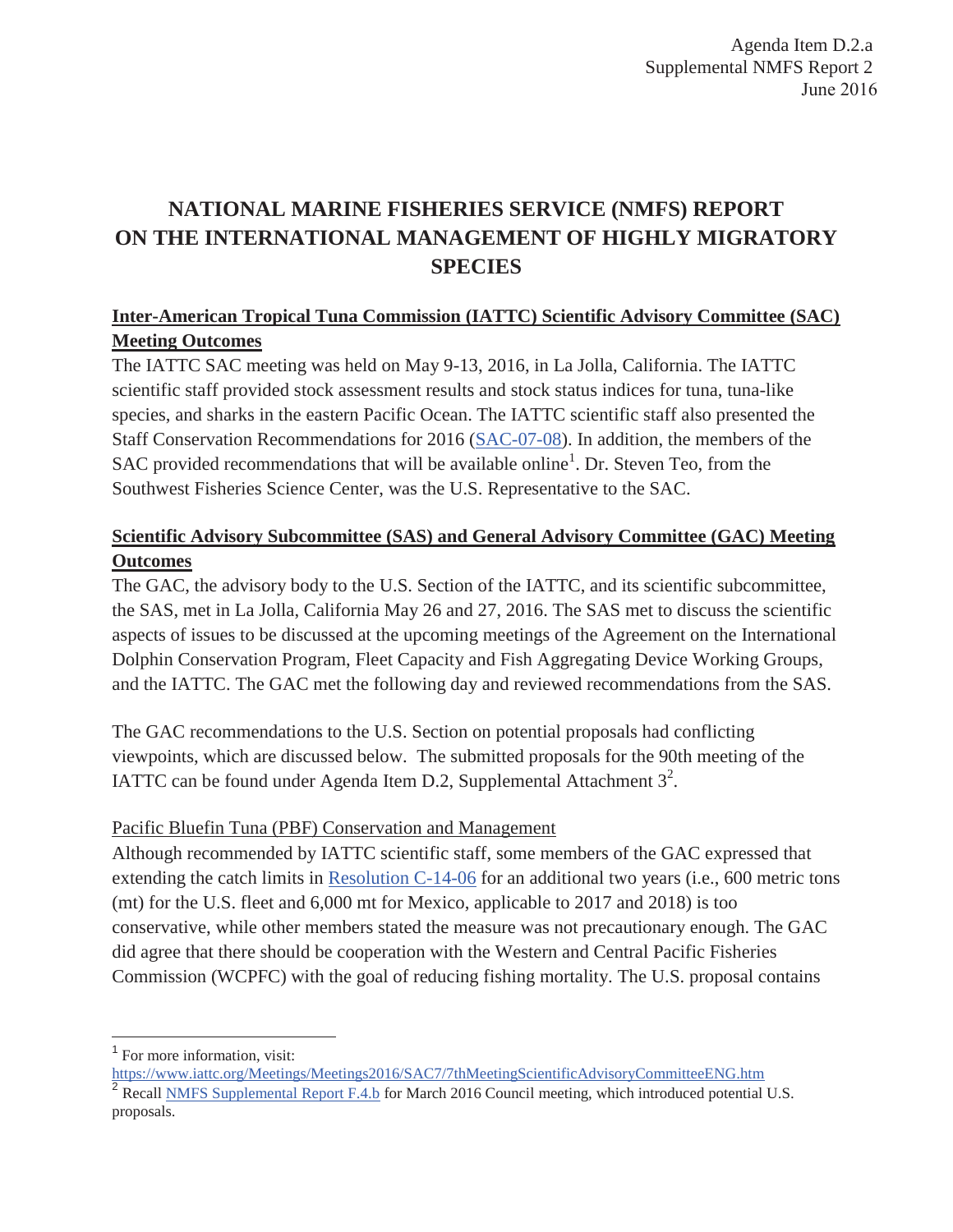catch limits consistent with IATTC scientific staff recommendations and urges the WCPFC to continue efforts to reduce fishing mortality on both juvenile and adult PBF.

#### Tropical Tuna Conservation and Management

#### *Large longline vessels*

There were conflicting recommendations regarding the bigeye tuna catch limit for large longline vessels (over 24 meters in length) - some recommended keeping the current catch limit of 500 metric tons while others recommended an increase to the status quo. Ultimately the U.S. proposal incorporated a small increase - 750 metric tons for countries with historical catch.

#### *Large purse-seine vessels*

Regarding closure days for large purse-seine vessels, some GAC members opposed the IATTC scientific staff recommendation to increase the closure period from 62 to 87 days, while others said that any alternative would be acceptable as long as it had a comparable conservation benefit. The IATTC scientific staff developed alternatives for implementing an increase to closure days (IATTC 90-04d(i)); however, these were released a short time before proposals were due, not allowing the U.S. time to evaluate. Therefore the U.S. plans to discuss options for increasing closure days at the IATTC meeting.

Some members of the GAC recommended that a vessel that is in port and not fishing for at least 120 consecutive days should be added to the reasons a vessel could apply for an exemption to the purse seine closure period. Currently, a vessel owner can apply for an exemption only if the boat was out of commission due to *force majeure*. This recommendation was incorporated into the U.S. proposal.

Finally, there was widespread support for clarifying language requiring full retention of tropical tunas caught by purse seine vessels. The U.S. proposal includes language that better defines the few exceptions vessels have to discard tropical tunas.

## Other Proposals

The United States submitted proposals regarding high seas boarding and inspection, observer safety at sea, and seabird and shark conservation. There was general support for all these proposals.

## **U.S. - Canada Albacore Treaty**

The Treaty Data Working Group (DWG) met via teleconference on May 4, 2016 (see attached meeting minutes and data table). The data (catch, landing ports, and effort) for 2014 was considered finalized and data for 2015 is considered preliminary for both the U.S. and Canada. There were some differences in estimates for 2015 landings by each nation's fleet in the others' ports, and this will be further investigated.